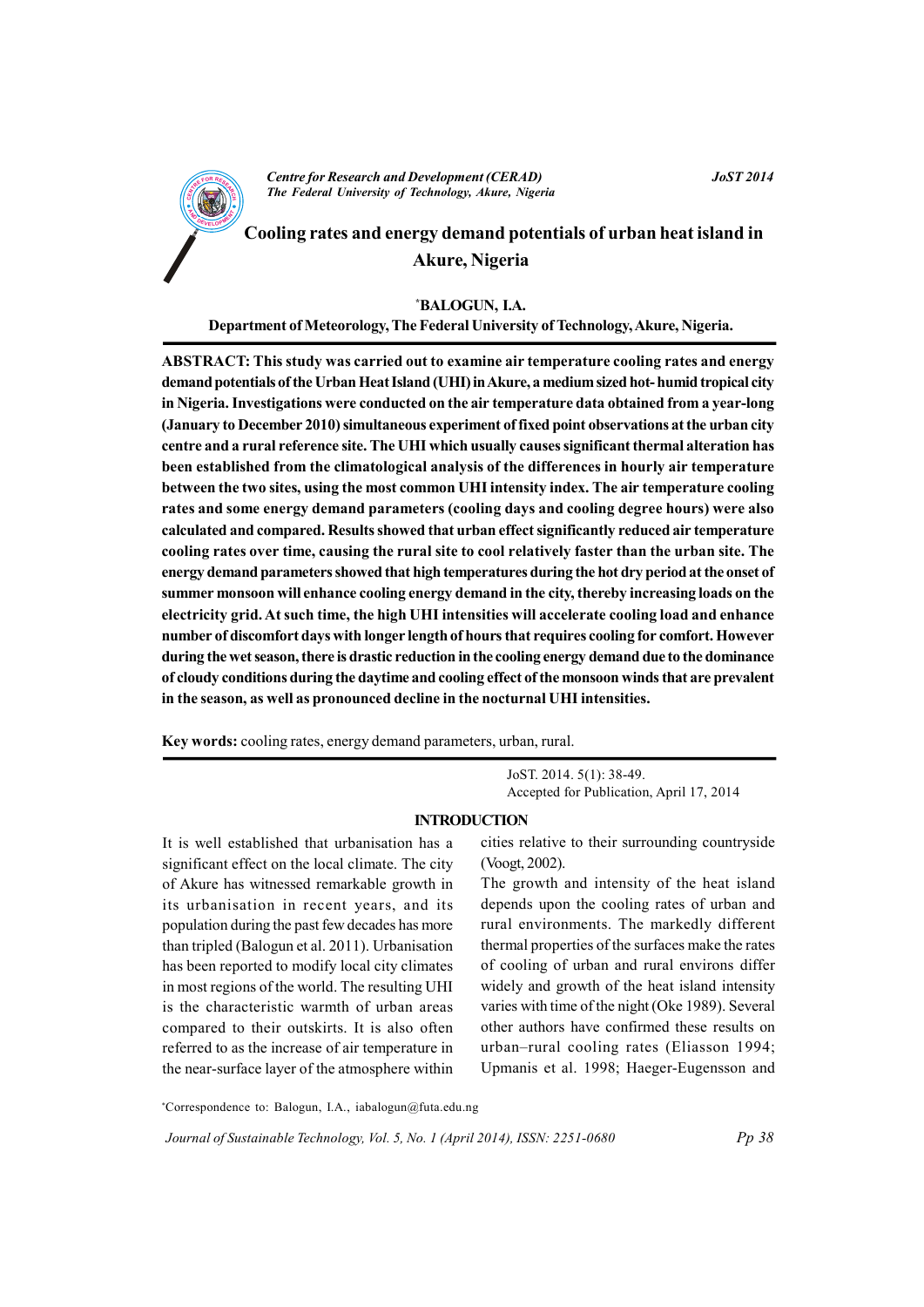Holmer 1999; Tumanov et al. 1999; Runalls and Oke 2000. Holmer et al. 2007). However, these studies were carried out in mid-latitude cities. Weather has been identified to have significant impact on different sectors of the economy. One of the most sensitive is the electricity market. because power demand is linked to several weather variables, mainly to the air temperature. It has been well documented that weatherrelated factors play an important role in affecting electricity consumption. For many years, utility companies and the electric power industry have been interested in the relation between energy consumption and climate, and have developed empirical weather normalization algorithms aimed at improving load forecasting subject to variations in regional climate (Sailor, 2003). Most of the researches have been carried out by investigating the effect of increased air temperature in urban areas on energy demand of buildings (Graves, 2001; Kolokotroni, 2007; Asimakopoulos et al. 2001; Shahmohamadi, 2010). Some incorporated climate parameters in their models in the estimation of electricity demand (Alberini and Filippini, 2011; Psiloglou et al. 2009; Labandeira et al. 2011). In spain, new empirical evidence using aggregated data on residential electricity was established (Blázquez, et al. 2012).

Several other researchers have published estimates of climatic influences on energy consumption. Many publications focuses on energy consumption at the level of the individual residential or commercial buildings under idealized conditions (Scott et al. 1994; Huang, 1986) estimated the effects of climatic change on several prototype buildings and found a significant impact of weather variations on the energy consumption of individual buildings.

Segal et al. (1992) investigated the role of climate parameters on peak electricity demand. The study was noted for analysing peak energy consumption and estimating possible implication for future generation capacity requirements alongside its significant national policy implications. Robert et al. (1980) in Asheville, North Carolina showed that site specific energy and heating oil consumption for individual residences show a very high correlation with their National Weather Service's data when transformed into heating degree days. The degree day indicators are widely used in weather derivatives, energy trading, and weather risk management in the United States. A degreeday compares the outdoor temperature to a standard base value in degrees centigrade (°C); the more extreme the temperature, the higher the degree-day number. Thus, degree-day measurements can be used to describe the effect of outdoor temperature on the amount of energy needed for space heating or cooling. Degreeday statistics and techniques involving key weather parameters have proved useful in the assessment of heating and cooling requirements and the modeling of the impact of weather on national electricity demand.

Much of these research and related issues have been well investigated in the mid-latitudes but the knowledge gap is yet to be filled in some tropical countries such as Nigeria. Few works have been done on heat island intensities and humidity properties (Adebayo, 1991; Balogun et al. 2009) in the region. There are quite some limitations in relating energy load in terms of its distribution and consumption to weather parameters and resulting phenomenon such as the urban heat island in the country as data required for this kind of inspection are not available. However, we tried to assess the diurnal and seasonal magnitude of the heat island intensity and the degree day concept to establish the possible period of higher energy demands in the city and to what extent.

This work aims to relate the urbanisation induced heat island to energy demand potentials by using associated cooling rates and the degree day parameters to estimate the potentials.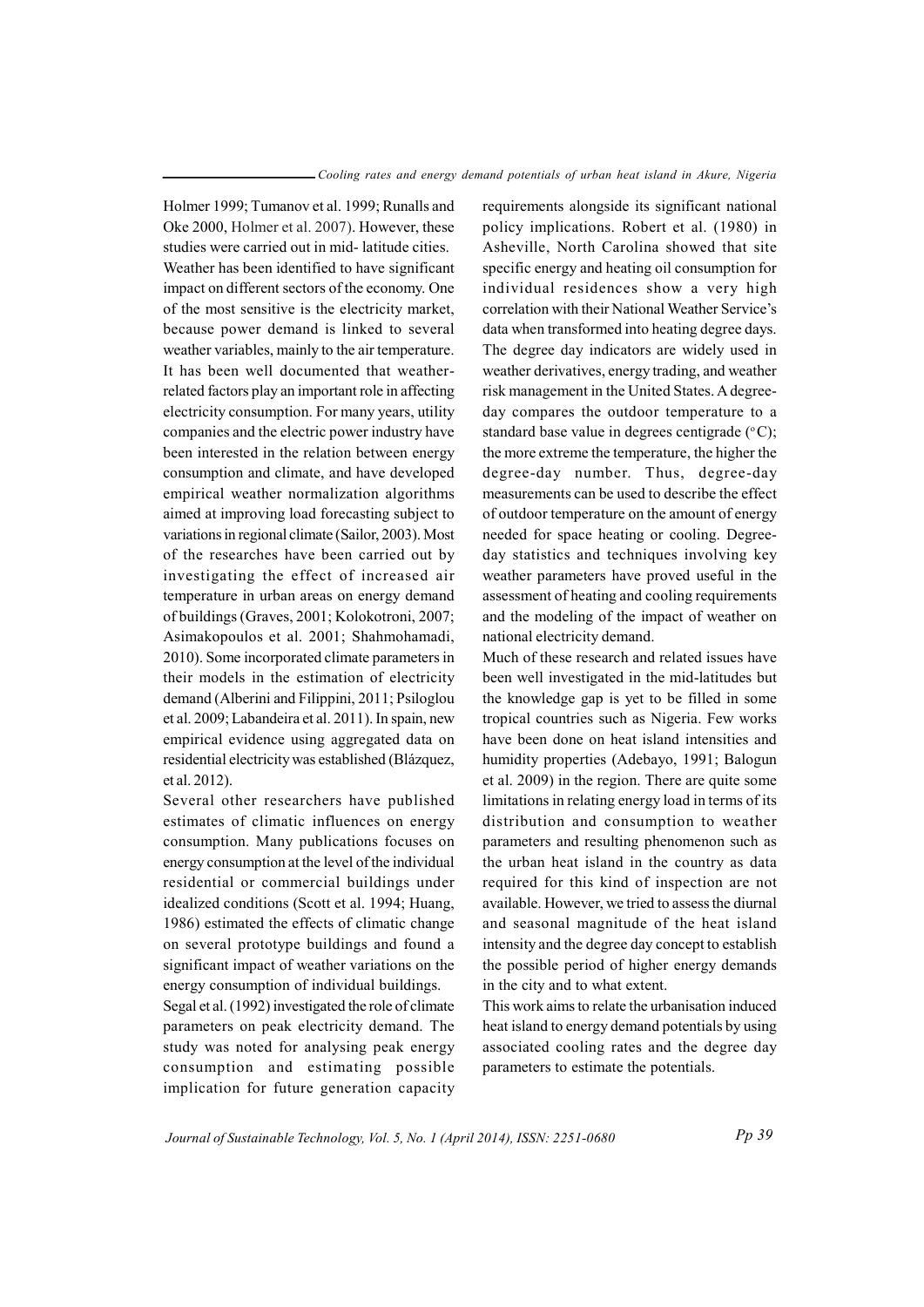- I.A. Balogun

#### **DATA AND METHODOLOGY**

The urban centre and the rural reference sites air temperatures were measured with portable Lascar EL-USB-2 temperature/humidity data loggers from January 2010 – December 2010. The device has an accuracy of  $+/$  0.5 °C. The loggers were programmed to sample at 5 minute intervals, sheltered with radiation shields and mounted on a lamp post above head height (3) m) in the city centre classified as Built Climate Zone 5 (BCZ 5), and on a mast at same height in the rural reference site (seldom use local Airport) located about 15 km east on the outskirt of the city, classified as Agricultural Climate Zone 3 (ACZ 3). The location of the ACZ 3 station (Observatory of the Nigerian Meteorological Agency) is nearly free from urban modifying effects. The two sites considered for this work were carefully selected and appropriated based on the urban rural classification scheme presented by Stewart, (2009). Position of the sensor at the urban site was carefully selected to prevent elevated heat sources such as rooftops.

The Hemispherical images are taken using a digital camera (Nikon Coolpix 950 with a 183-degree field of view fisheve lens) and the Sky View Factor (SVF) was calculated from the hemispherical images using a method outlined by Chapman et al. (2001). Figure 1 shows clearly the location and position of the measuring sites and sensors respectively.

The difference in temperatures between the city and the out-of-town stations, Tu-Tr, is the most commonly used index of the intensity of the UHI. In this paper the quantity of this difference is accepted as a measure of the city's influence on thermal conditions. The urban heat island (UHI) intensities are obtained using the expression;

 $UHI = T_{urban} - T_{rural}$  (1.0)<br>where *T* is air temperature,

The Cooling and Warming rates of both sites which influences the urban heat island intensity is calculated using:



ΔΤ

Fig. 1: Google map of Akure showing the study sites; city centre-BCZ5 as (1) and rural reference site ACZ 3 as (2), with their eve level pictures and sky view photos (inset).

Journal of Sustainable Technology, Vol. 5, No. 1 (April 2014), ISSN: 2251-0680

 $Pp 40$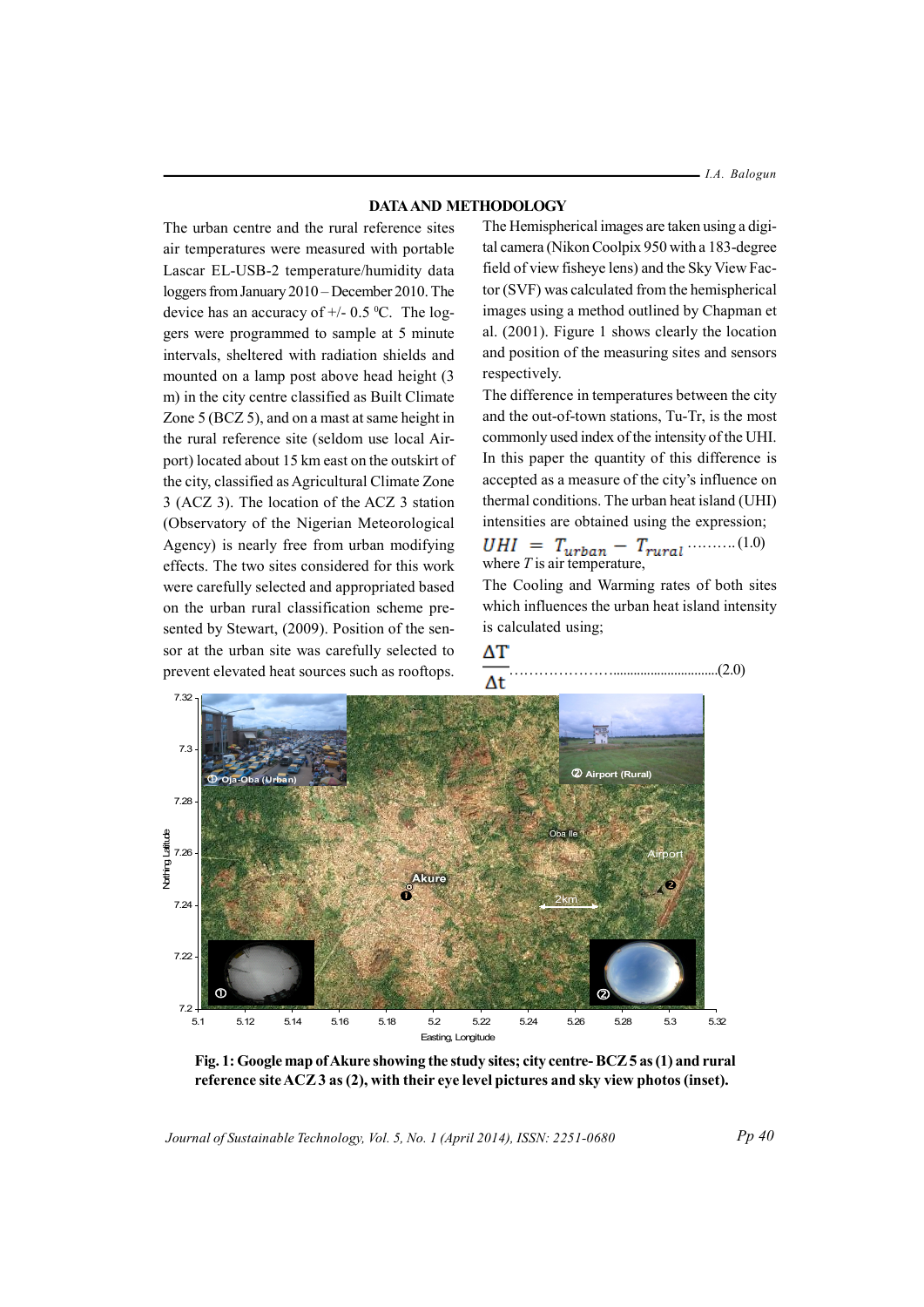where T is the air temperature and t is time. To quantify the potential energy demand parameters at the sites, cooling degree days (CDD) values are complied to assess how much energy may be needed in cooling for inhabitants comfort. Average temperature value is calculated for each day. If it is greater than the standard base, the standard base value is subtracted from calculated average temperature to yield the CDD. This is compiled for daily and totaled for entire month. The Cooling degree-days are calculated by the following formula;

# Average Air Temperatures at the Urban and **Rural sites**

The diurnal average of air temperatures measured at the urban and rural sites is presented in Figure 2. On the average, it is observed that the urban centre is constantly warmer than the rural reference site for all days of the months in the year under investigation. The marked difference reaching up to  $2^{\circ}$ C is noticed to occur from around sunset throughout the nighttime period until around sunrise the previous day. During the daytime, at few hours after sunrise, the differences become minimal till around sunset. The differences obtained can be

# 

where the base temperature (Tb) is taken as the required room air temperature (25°C).

Cooling days (CD) value are compiled at the sites to identify the number of days that requires cooling at the sites

where Ti is the daily mean temperature. Th is set at 27°C for tropical environment.

# **RESULTS AND DISCUSSION**

attributed to the peculiar surface and other characteristics of the urban environment as a result of urbanisation. The urban geometry, urban morphology, street canyons, albedo of urban surfaces, anthropogenic heat, vertical surfaces and the sky view factors (SVF) among others have been identified to be responsible for urban rural differences in air temperature. The SVF obtained from the sky view images of the urban and rural sites are 0.83 and 0.96 respectively. The sky-view factor is a dimensionless parameterisation of the quantity of visible sky at a location. Represented as a value between zero and one, SVF will approach



Fig 2: Diurnal variation of the mean air temperature at the urban (Tu) and rural (Tr) sites with the corresponding differences  $(\Lambda T)$  during the one year period.

Journal of Sustainable Technology, Vol. 5, No. 1 (April 2014), ISSN: 2251-0680

 $Pp 41$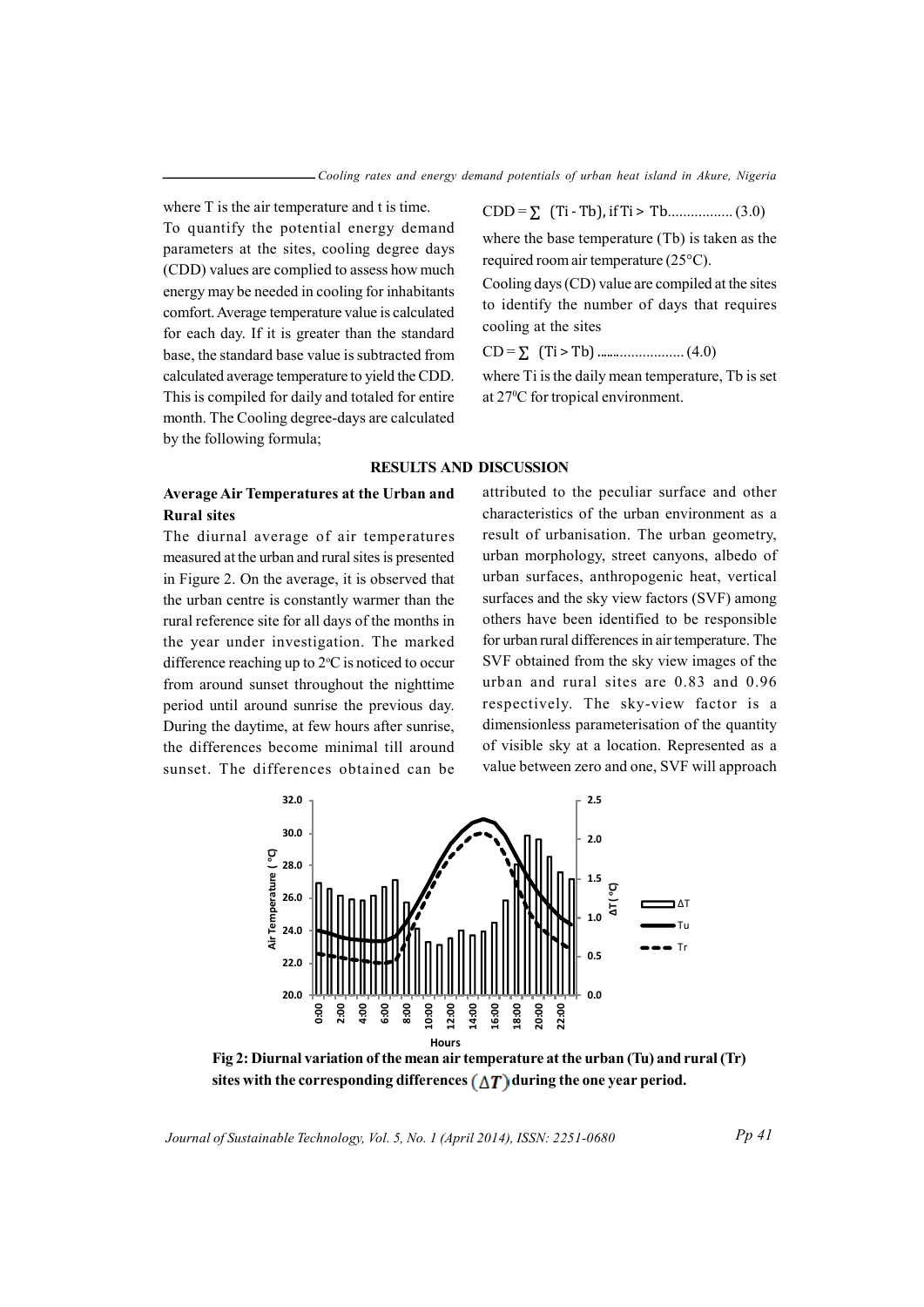unity in perfectly flat and open terrain, whereas locations with obstructions such as buildings and trees will cause SVF to become proportionally less (Oke, 1992).

## **<b>rban Heat Island** (**UHI**)

The resulting heat island is subsequently established from the difference in these air temperatures as presented in Figure 3. Result revealed that the urban area is at all time warmer than the rural area thus, indicating the existence of urban heat island in Akure. The UHI is observed to occur throughout the day except for few days in December that urban cool island (UCI) is observed for just few hours in the afternoon. At this time, there is a reversed thermal contrast indicating a cooler city than its rural surrounding. This scenario has been observed to be attributed to extensive shading by tall buildings or other structures and a consequential lag in warming due to storage of heat by building materials. Similar result has been reported for Barcelona (Moreno-Garcia, 1994); Dallas (Ludwig, 1968) and Voogt (2004). The UCI occurs during the harmattan period that is usually associated with this part of the world. The heat island intensity is identified to be more of nocturnal phenomena as it is observed to be generally weak during the day in all the months

but with varying disparities in the strength of its weakness as shown in figure 3. During the nighttime when the weather condition is cloudless and windless, the heat island intensifies reaching the maximum that lingers through the nocturnal hours till around the time of sunrise. It is clearly shown in the Figure 3 that the highest UHI intensity occurs at night around 2100 - 2200 hours reaching  $3.5^{\circ}$ C in January, during the dry season. The strength of the heat island intensity is observed to be seasonally dependent as the intensity is observed to be highest in the dry months having its peak in the month of January. Results of most studies on UHI in the mid-latitudes reported UHI as an ephemeral phenomenon that occurs at night and vanishes during the daytime. In this tropical environment, the UHI exists throughout the day in all months of the year except the few hours of some days identified in late December, during the short winter-like harmattan period experienced in the city. The urban heat island characteristics and its seasonality have been extensively discussed in Balogun et al. 2012. The development of the urban heat island has certain influence on the duration of the cooling period and the quantity of cooling energy consumption.



Fig 3: Diurnal variation of urban heat island intensities during wet and dry months, month with highest UHI intensity (January) and the only month indicating cool island (December)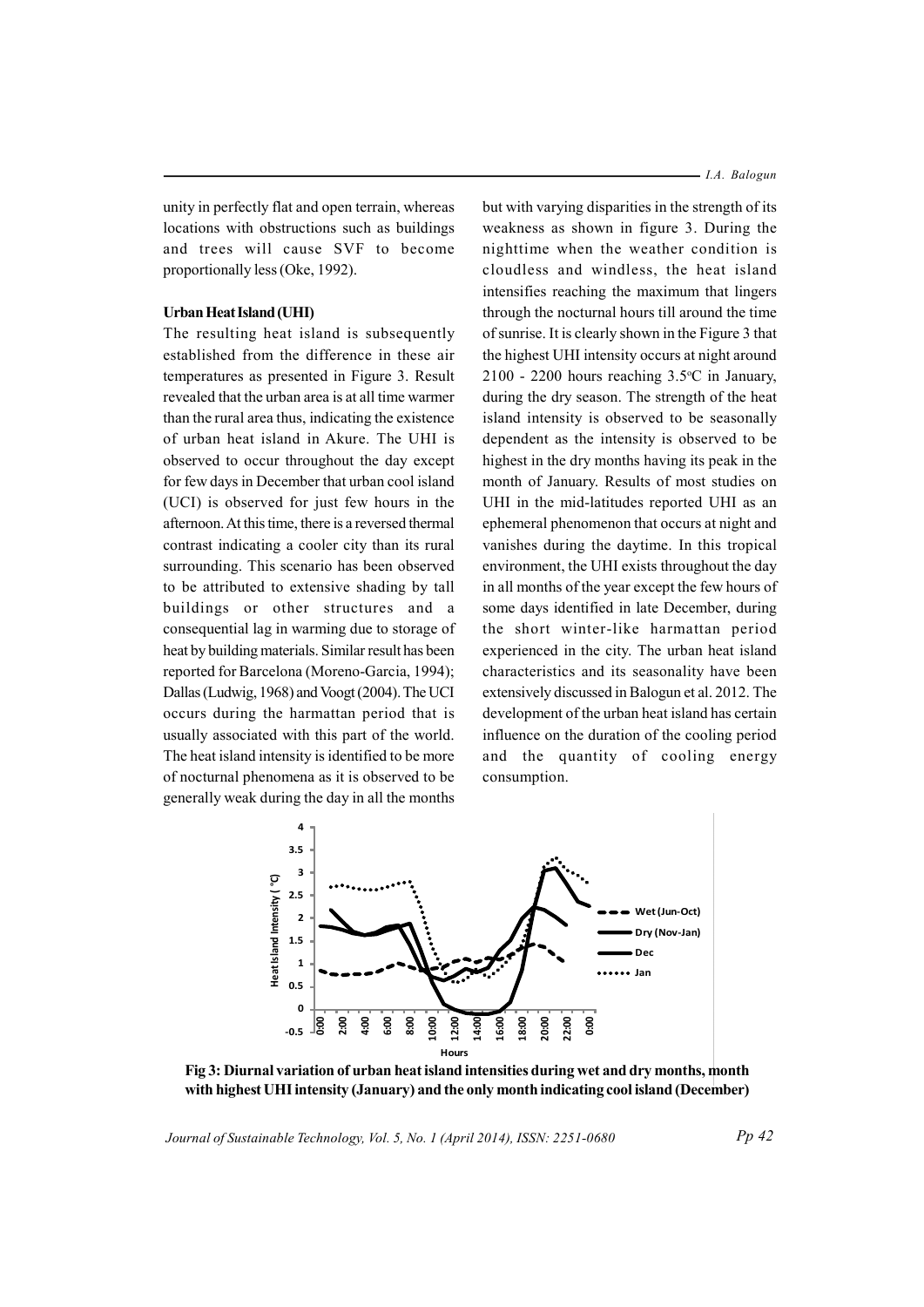

Fig. 4. Diurnal warming and cooling rates during dry and wet season at the urban and rural sites

**Cooling Rates and Energy demand Parameters** In this study, urban heat island has been identified to primarily result from differential cooling rates. Results have also revealed that the heat island increases the number of cooling days (CD) and cooling degree days (CDD). This will however increase the duration of periods that require cooling with consequential increase in the quantity of energy demand for the cooling and energy consumption rate in the urban centre when compared to that of the rural reference environment. For required human thermal comfort, there is a need of space cooling below a critical temperature level. The more extreme the condition, the more energy is consumed. Similar works have shown that the heat island effect presents a serious impact on electrical energy consumption especially for air conditioning (Taha, 1997, Santamouris, 2001). The numbers of cooling and heating degree hours can be used as index for defining 'urban' and 'suburban' places instead of the air temperature (Livada et al., 2002). It is also observed that the number of the cooling days is a simpler approach to the climate differences whereas cooling degree-days and hours reflect the amount of cooling energy demand as a function of the mean daily temperature. Similar

observation was reported for Szeged, Hungary by Unger and Makra, 2007.

#### **Cooling Rates**

These inhomogeneous warming and cooling rates in the urban centre and the rural site with their effect on the Urban Heat Island (UHI) in Akure were investigated. Figure 4 presents the observed warming and cooling rates at the urban and the rural sites for both the dry and wet seasons of the year. During the dry season, assessment of the temporal development of the warming and cooling observed at the sites showed that the rural site warms and cools faster than the urban site. It also indicated that warming and cooling rates are markedly different between the sites on hourly basis at few hours after sunrise and from sunset to about 5 hours thereafter. The atmospheric urban heat island is observed to primarily result from differential cooling rates. The UHI intensity has been identified to be highest at nighttime in the dry season, occurring at about 1-2 hour time lag of sharp contrast in urban-rural cooling rates.

## **Cooling Days**

The comparison of the monthly means of urban and rural cooling days (CDs) is presented in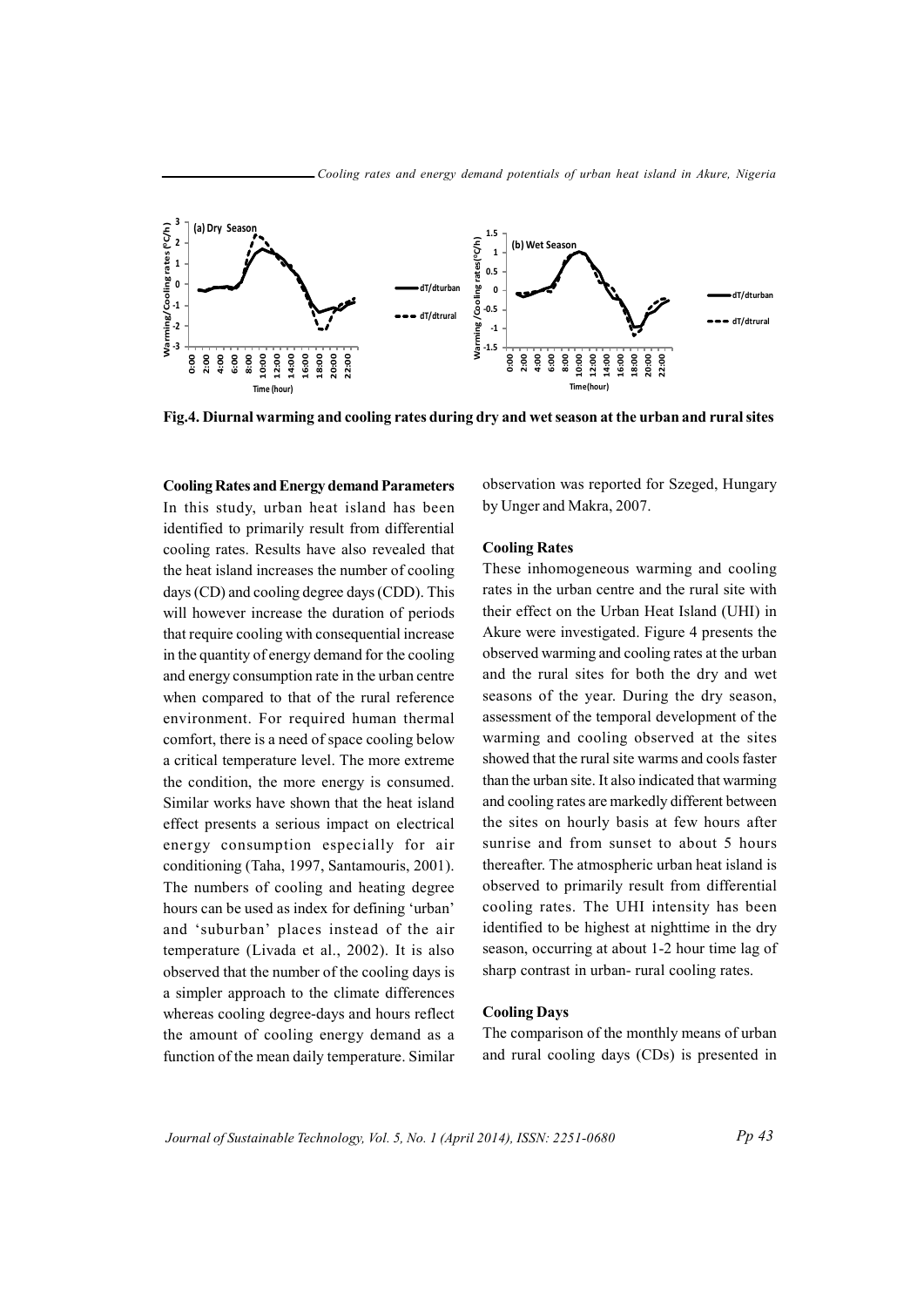*I.A. Balogun*

Figure 5. Monthly means of cooling days in the urban centre exceeded those of the rural area except for the months of July through September during the summer monsoon. Apart from this period, the minimum and maximum differences are between 4 and 21 days in September and January respectively. The month of March is observed to have the highest peak of days that requires cooling at both sites, with the total number of days in the month exceeding thre shold at the urban centre. The figure shows that the cooling season begins around November and lasts till June at the urban centre having as much as 25 days and above that will require additional cooling to achieve human thermal comfort. The situation is quite different at the rural station as the cooling days were observed to be predominantly significant in March. Consequently, the overall assessment revealed that the period that requires additional cooling in the rural station is about 15 weeks shorter than that of the urban centre for the one year under study. Our observations are quite similar to earlier reports on the temporal developments of the cooling rates in mid latitude cities (Oke and Maxwell, 1975; Oke, 1982).



Fig 5: Monthly variation of the cooling days at the urban centre and the rural reference site

## *Cooling Degree Days*

Degree days are a specialised type of weather data, calculated from readings of outside air temperature, used extensively in calculations relating to building or space energy consumption. Figure 6 shows the monthly mean numbers of the cooling degree days calculated for the urban and rural sites under investigation. The cooling degree day  $(CDD)$  is a clearer measure for the comparison of the cooling energy consumption. The cooling season as identified from the results of the cooling days, is characterized by significant cooling demand which lasts several months in the city than the airport site. The cooling degree days for all the months were at all time higher at the urban city site than recorded for the rural site. The highest cooling energy demand obtained occurs in the month of March at both sites. The most significant difference in CDD appears in January (about 64  $\degree$ C higher in the urban than the rural site). Consequently, the urbanisation influence of the city centre on cooling energy demand is stronger at the dry season. The calculated CDD values obtained are positive at all time of the year except during the summer monsoon, in which negative values were recorded in August at the urban centre and from June to September at the rural station. During these months, the summer monsoon has fully developed, resulting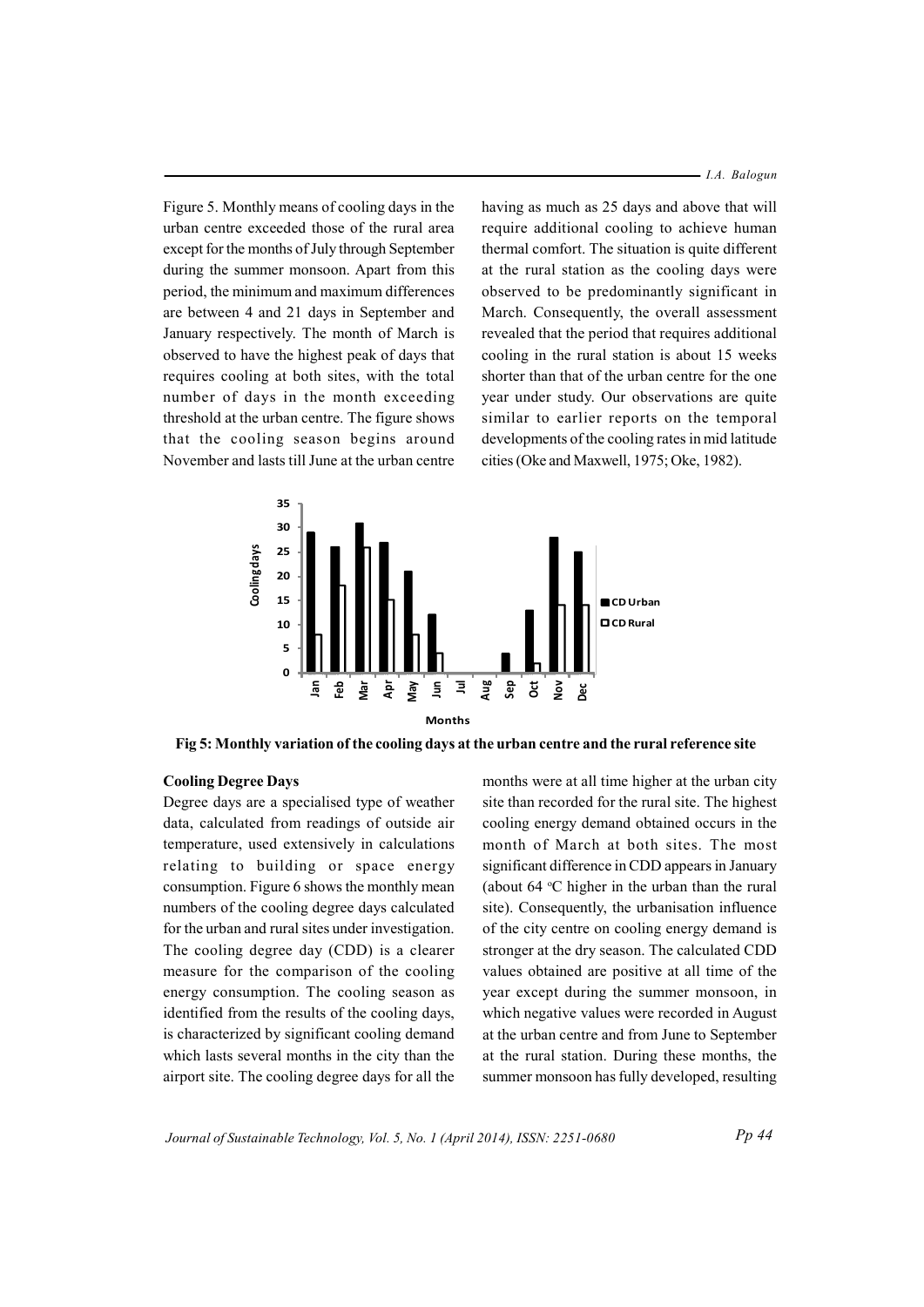

Fig 6. Monthly variation of the cooling degree days at the urban centre and the rural reference sites

in reduced cooling demand due to cooling effect of monsoon winds and overcast cloud conditions. CDD values were very low and falls below its threshold at both sites, suggesting observed situation at the rural site to be typical of space heating rather than cooling, however the extent at which the base temperature is higher than the measured was not significant enough to heating demand. Balogun et al., 2012

identified and reported this period to exhibit daytime and nighttime heat island intensities that are almost of the same magnitude.

## **Cooling Degree Hours**

The cooling degree hours (CDHr) calculated for the period of study is presented in Table 1. The summation of average cooling degree hours (°C) for each day in individual months were presented

|               | ∍<br>ு ∍<br>Urban Area |                                        |                                           | <b>Rural Area</b>      |                       |                                           |
|---------------|------------------------|----------------------------------------|-------------------------------------------|------------------------|-----------------------|-------------------------------------------|
| <b>Months</b> | Daily Ave.<br>of Hours | CDHr<br>$\mathfrak{g}$<br>$\mathbf{C}$ | <b>Cooling Demand</b><br><b>Begins at</b> | Daily Ave.<br>of Hours | CDHr<br>$(^{\circ}C)$ | <b>Cooling Demand</b><br><b>Begins at</b> |
| Jan           | 14                     | 68                                     | 9am                                       | 10                     | 48                    | 10am                                      |
| Feb           | 15                     | 77                                     | 8am                                       | 12                     | 59                    | 9am                                       |
| Mar           | 20                     | 87                                     | 8am                                       | 13                     | 66                    | 9am                                       |
| Apr           | 15                     | 71                                     | 9am                                       | 12                     | 50                    | 10am                                      |
| May           | 14                     | 56                                     | 8am                                       | 11                     | 39                    | 9am                                       |
| Jun           | 12                     | 42                                     | 9am                                       | 9                      | 27                    | 10am                                      |
| Jul           | 9                      | 22                                     | 10am                                      | 7                      | 13                    | 11am                                      |
| Aug           | 8                      | 17                                     | 11am                                      | 6                      | 10                    | 12noon                                    |
| Sept          | 10                     | 30                                     | 10am                                      | $\overline{7}$         | 16                    | 11am                                      |
| Oct           | 11                     | 46                                     | 9am                                       | 10                     | 38                    | 10am                                      |
| <b>Nov</b>    | 13                     | 54                                     | 9am                                       | 11                     | 55                    | 10am                                      |
| Dec           | 14                     | 64                                     | 9am                                       | 11                     | 52                    | 10am                                      |

Table 1: Observed daily average of cooling demand hours, cooling degree hours (CDHr) and the time (hour) that cooling demand usually begins at both urban and the rural stations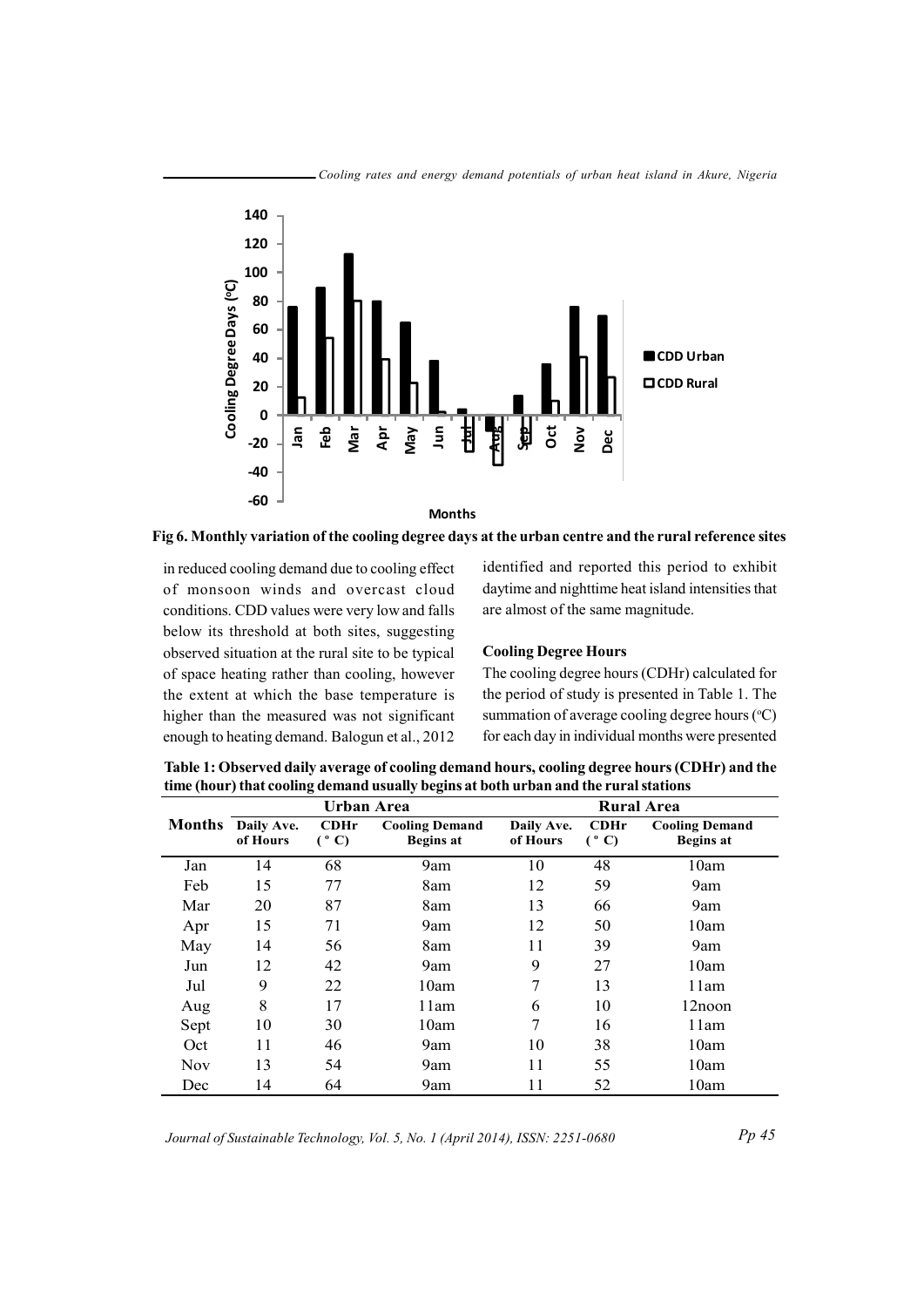in the table for both sites. It is clearly shown that the obtained values of average amount of hours that requires cooling and the consequential amount of degree centigrade that is needed to be cooled in achieving inhabitants thermal comfort were in all the months higher at the urban area. A one –hour time lag in period of the day that cooling demand begins between the urban and rural site was observed in this study. In agreement with the results of the cooling day and cooling degree days, the cooling degree hour for the wet season also indicated that there is reduction in cooling energy demand during the wet season as the obtained values alongside the average number of hours per day were considerably smaller than those obtained during the dry season at both sites. However, the urban effect is still noticeable as values are higher at the urban centre.

Figure 7 presents the relationship between the UHI and cooling degree hour estimated for both the urban centre and the rural reference site. The marked difference in cooling demand in *I.A. Balogun*

terms of cooling degree hours is clearly shown in this figure. The cooling degree hour is at all times of the day higher at the urban centre as compared to the rural site. Just like the average diurnal pattern of air temperature, Both the city and the rural sites cooling degree hour increases rapidly after the sunrise and gradually decreases after sunset. The degree of the demand is observed to increase diurnally relative to the air temperature pattern and having its peak around 1600hrs. The magnitude of the heat island is directly related to the degree of the hourly cooling demand. During the daytime, the UHI intensities are lower and having a corresponding little difference in the cooling demand between both urban and rural sites. But the higher nocturnal UHI intensities are observed when there are marked difference in the cooling degree hours of the urban centre and the rural sites. The marked difference usually begins about two hours after sunset and maintains its course throughout the night till around the sunset the following day.



Fig. 7: Diurnal variation of the cooling degree hour (CDHr) obtained from the urban and **ruralsites iw th the heat island intensity (UHI)**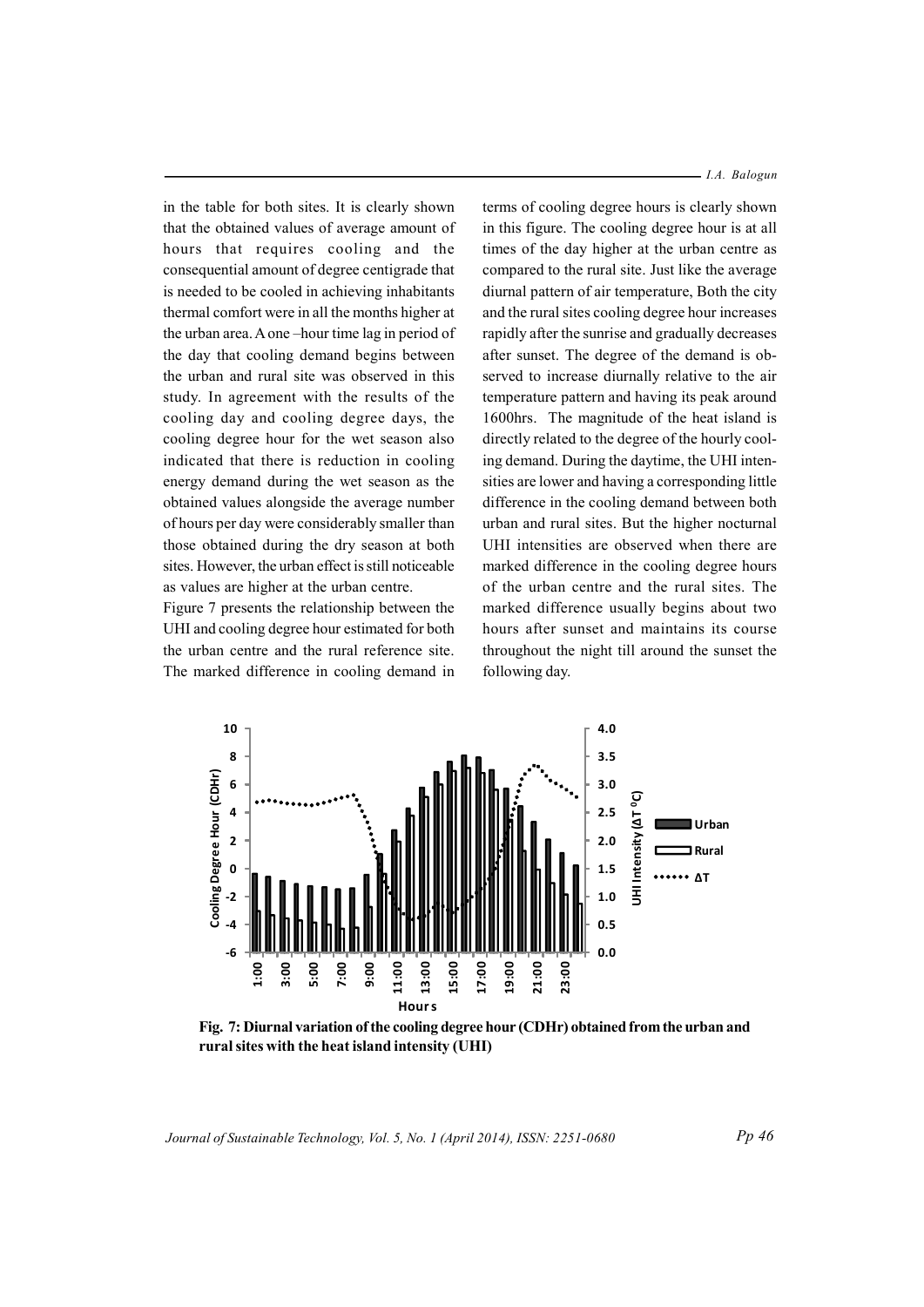### **CONCLUSION**

That the rapid growth of a city has a profound impact on the quality of the thermal environment and air has been confirmed in many temperate countries, but studies are relatively lacking in the low tropics. This study examined air temperature cooling rates and the potential impact of the resultant urban heat islands (UHI) on the energy consumption and demand for space cooling by comparing an urban and a rural site in Akure. The study utilizes the degree day concept in obtaining its objectives. Results have revealed interesting findings and supports previous research on impact of UHI on energy demand and consumption. Urban effect significantly reduced cooling rates over time as the rural site warms and cools relatively faster than the urban site. The climate modifying effect of the urban heat island in a medium-sized hot humid tropical city causes significant thermal alterations as revealed by our simple measures. The UHI has been found to occur throughout the day and night except for a few hours after noon in November and December where a cool Island is observed. The heat island intensity is also noted to be generally weak during the day

in all the season but with varying disparities. However, the highest UHI intensity occurs at night between 1800 to 2200 hours and the intensity is also higher in the dry than the wet seasons.

Cooling days, Cooling Degree Days and Cooling degree hours in the urban area have been confirmed to exceed those of the rural area. All these parameters have established the effect of the urbanisation on the cooling energy demand as it is stronger at the urban area than the rural site in all season. The elevation of temperature (urban heat islands) in the urban areas at both day and night increases the potential for cooling to give inhabitants the required comfort. These has been revealed in the results indicating increasing number of cooling days, cooling degree days and the cooling degree hour, This may therefore lead to increased use of fans and air-conditioning, hence adding more pressure to the electricity grid during peak periods of demand. It may also leads to deteriorating of the climate and air quality by the extensive use of power generators at such periods.

# **RECOMMENDATIONS**

The long term problems facing the energy sector of the country has made it difficult to provide required information and data on energy provision and consumption which are essential in most climatological related researches that can assist in assessing costs and providing guidance in fostering sustainable policies in the sector. By studying degree-day patterns, it is possible to evaluate the increases or decreases in costs associated with heating or cooling bills from year to year. It is important to note that there will not be a direct correlation between the percentage increase / decrease in heating or cooling degree days and the percentage increase in the customer's energy bill, but the

degree day data will provide an indicator that the increase / decrease in the temperature will result in an increase / decrease in the need for cooling.

However, there is need to introduce and encourage urban heat island mitigation measures that will not induce increasing energy consumption, particularly at the face of the changing climate. Part of the measures to be introduced include building climate resilient cities through encouragement of climate adapted architecture, ensuring urban greening, tree planting programmes and blue roof technologies.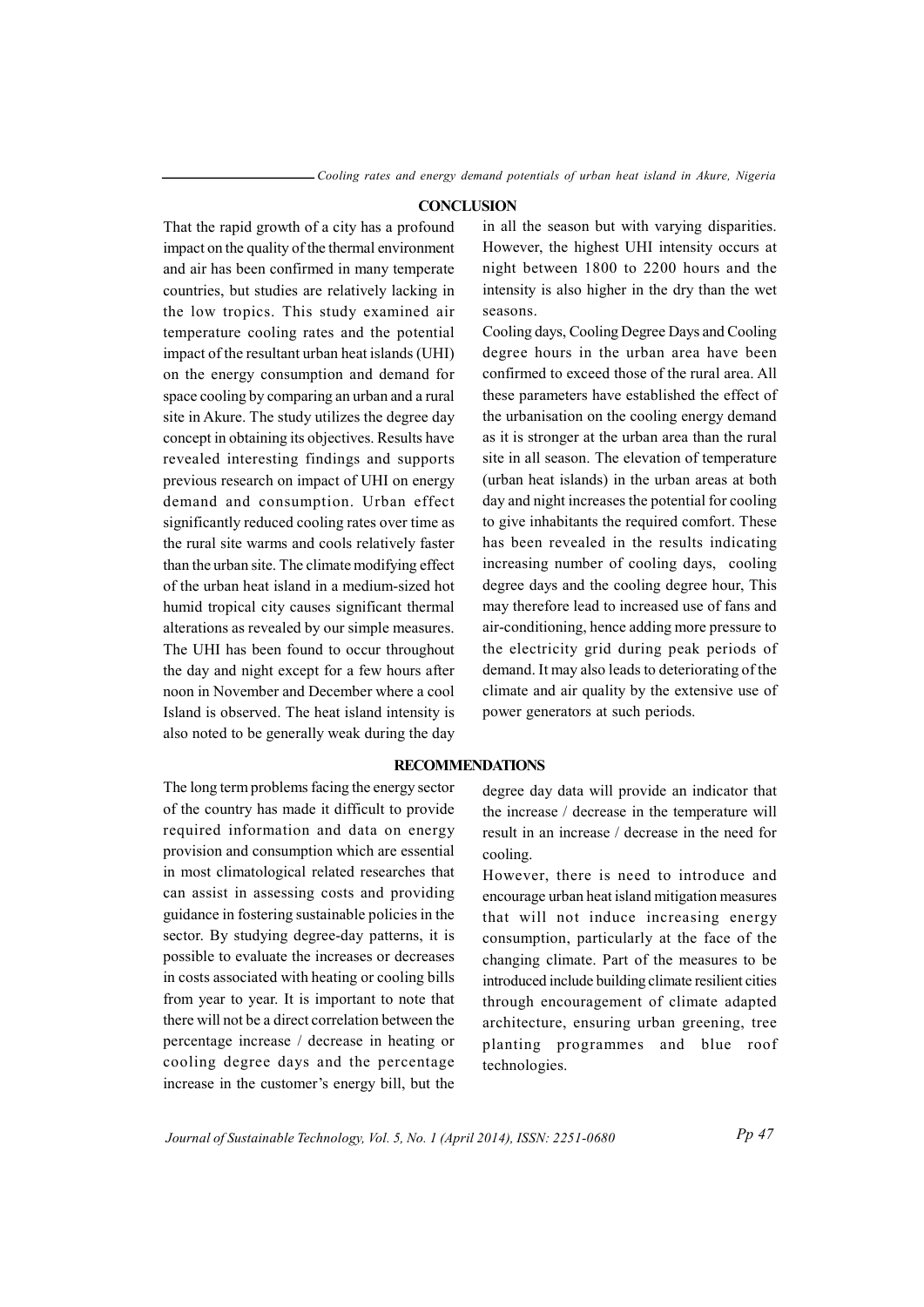$-LA.$  Balogun

## **REFERENCES**

- ADEBAYO, Y.R. (1991). Day-Time Effects of Urbanization on Relative Humidity and Vapour Pressure in a Tropical City. Theor. App. Climatol., 43:17-30.
- ALBERINI, A. and FILIPPINI, M. (2011). Response of Residential Electricity Demand to Price: The Effect of Measurement Error. Energy Economics, 33(5):889-895.
- ASIMAKOPOULOS, D.N., ASSIMAK-OPOULOS, V.D., CHRISOMALLIDOU, N., KLITSIKAS, N., MANGOLD, D., MICHEL, P., SANTAMOURIS, M., TSAN-GRASSOULIS, A. (2001). Energy and Climate in the Urban Built Environment, M. Santamouris (Ed.) London, James and James Publication.
- BALOGUN, A.A, BALOGUN I.A., IBRAHIM, A.A. and ADEGOKE J.O. (2009). Resurgence of Urban Climate studies in Nigeria. Quarterly Newsletter of IAUC,  $34:29 - 34$
- BALOGUN, I.A., ADEYEWA, Z.D., BALOGUN, A.A. and MORAKINYO, T.E. (2011). Analysis of urban expansion and land use changes in Akure, Nigeria, using remote sensing and GIS techniques. Journal of Geography and Regional Planning Vol.  $4(9)$ , pp. 533-541.
- BALOGUN, I.A., BALOGUN, A.A., ADEYEWA, Z.D. (2012). Observed urban heat island characteristics in Akure, Nigeria. African Journal of Environmental Science and Technology,  $6(1)$ :1-8.
- BLÁZQUEZ, L., BOOGEN, N. and FILIPPINI, M. (2012). Residential electricity demand for Spain: new empirical evidence using aggregated data. Centre for Energy and Policy Economics (CEPE), Swiss Federal Institute of Technology Working Paper No. 82
- CHAPMAN, L., THORNES, J.E., BRADLEY, A.V. (2001). Rapid determination of canyon

geometry parameters for use in surface radiation budgets. Theor. Appl. Climatol.,  $69(1/2):81-89$ 

- ELIASSON, I., (1994). Urban-surbsurface air temperature differences related to street geometry. Physical Geography, 15:1-22.
- **GRAVES, H., WATKINS, R., WESTBURY, P. and** LITTLEFAIR, P. (2001). Cooling Buildings in London – Overcoming the heat island, BR431, CRC.
- HAEGER-EUGENSSON, M. and HOLMER, B. (1999). Advection Caused by the Urban Heat Island Circulation as a Regulating Factor on the Nocturnal Urban Heat Island. Int. J. Climatol., 19:975-988.
- HUANG, Y.J., RITSCHARD, R., BULL, J. and CHANG, L. (1986). Climatic indicators for estimating residential heating and cooling loads. Lawrence Berkeley Laboratory report LBL-21101, 1986.
- HOLMER, B., THORSSON, S. and ELIASSON, I., (2007). Cooling rates, sky view factors and the development of intra-urban air differences. temperature Journal Compilation, Swedish society for Anthropology and Geography pp 237-248.
- KOLOKOTRONI, M., ZHANG, Y., WATKINS, R. (2007). The London heat island and building cooling design. Solar Energy,  $81(1):102-110$
- LABANDEIRA, X., LABEAGA, J.M. and LÓPEZ-OTERO, X. (2011). Estimation of Elasticity Price of Electricity with Incomplete Information. Energy Economics.

http://dx.doi.org/10.1016/j.eneco.2011.03.008.

LIVADA, L. SANTAMOURIS, M., NIACHOU, K., PAPANIKOLAOU, N., MIHALAKAKOU, G (2002). Determination of places in the great Athens area where the heat island effect is observed. Theor. Appl. Climatol. 71, 219-230